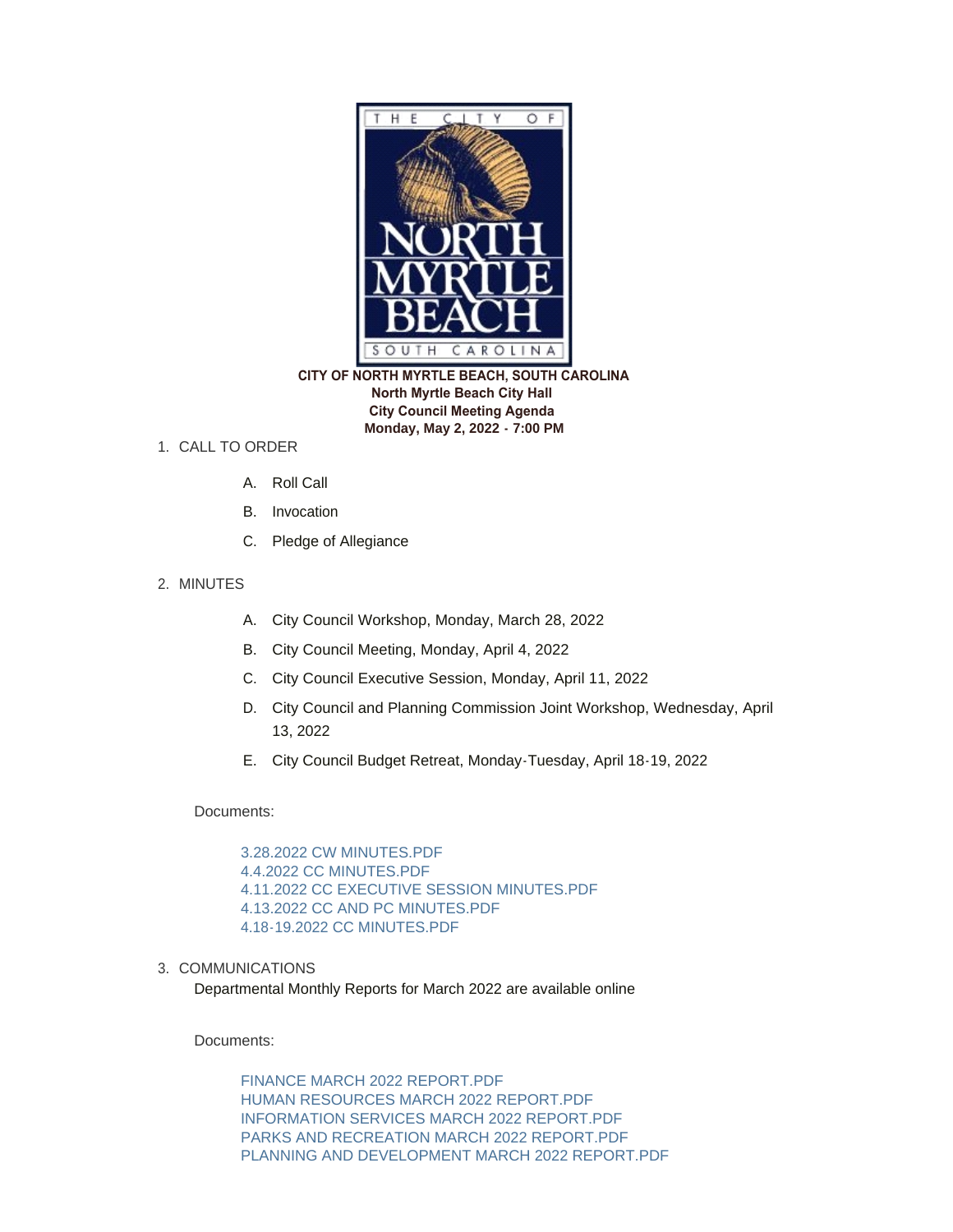## 4. ANNOUNCEMENTS BY MAYOR AND CITY COUNCIL

## 5. CONSENT

- A. MOTION TO APPROVE: Run North Myrtle Beach 5K Marathon on March 25, 2023
- B. MOTION TO APPROVE: Anderson-Estep Surfing Championship and Wheel to Surf on May 21-22, 2022
- C. MOTION TO APPROVE: Music on Main Concert Series 2022
- D. ORDINANCE/SECOND READING: Amendment to the Parkway Group Planned Development District (PDD) creating the Palmetto Coast Industrial Park
- E. ORDINANCE/SECOND READING: Amendment to the Parkway Group PDD Development Agreement regarding the Palmetto Coast Industrial Park and to authorize the City Manager to sign the document on behalf of the City
- F. ORDINANCE/SECOND READING: Petition for annexation and zoning designation for 0.5 acres on Riverside Drive
- G. ORDINANCE/SECOND READING: Amendments to Chapter 23, Zoning, of the Code of Ordinances of North Myrtle Beach, South Carolina regarding exempt public service uses
- H. ORDINANCE/SECOND READING: Amendments to Chapter 23, Zoning, of the Code of Ordinances of North Myrtle Beach, South Carolina revising the definition of *Park and Sports Complex* and *Public Park and Recreation Facilities*

#### Documents:

[5A RUN NMB 2023.PDF](https://www.nmb.us/AgendaCenter/ViewFile/Item/699?fileID=1681) [5B WHEEL TO SURF AND SURFING CHAMPIONSHIP.PDF](https://www.nmb.us/AgendaCenter/ViewFile/Item/699?fileID=1682) [5C MUSIC ON MAIN 2022.PDF](https://www.nmb.us/AgendaCenter/ViewFile/Item/699?fileID=1683) [5D AMEND PARKWAY GROUP PDD-PALMETTO COAST INDUSTRIAL](https://www.nmb.us/AgendaCenter/ViewFile/Item/699?fileID=1684)  PARK.PDF [5E AMEND PARKWAY GROUP PDD DEVELOPMENT AGREEMENT.PDF](https://www.nmb.us/AgendaCenter/ViewFile/Item/699?fileID=1688) [5F ANNEX AND ZONING FOR 0.5 ACRES ON RIVERSIDE DRIVE.PDF](https://www.nmb.us/AgendaCenter/ViewFile/Item/699?fileID=1685) [5G AMEND CH 23 EXEMPT PUBLIC SERVICE USES.PDF](https://www.nmb.us/AgendaCenter/ViewFile/Item/699?fileID=1686) [5H AMEND CH 23 DEFINITION OF PARKS AND SPORTS COMPLEX AND](https://www.nmb.us/AgendaCenter/ViewFile/Item/699?fileID=1687)  PUBLIC PARK AND RECREATION FACILITIES.PDF

UNFINISHED BUSINESS 6.

None

- 7. NEW BUSINESS None
	-
- 8. PUBLIC COMMENT
- 9. ADJOURNMENT

#### **Public Comment Period**

- Duration of the Public Comment Period shall not exceed 30 minutes.
- Each speaker is limited to 3 minutes. Each speaker is timed and a 30-second warning light appears.
- Please observe the rules.